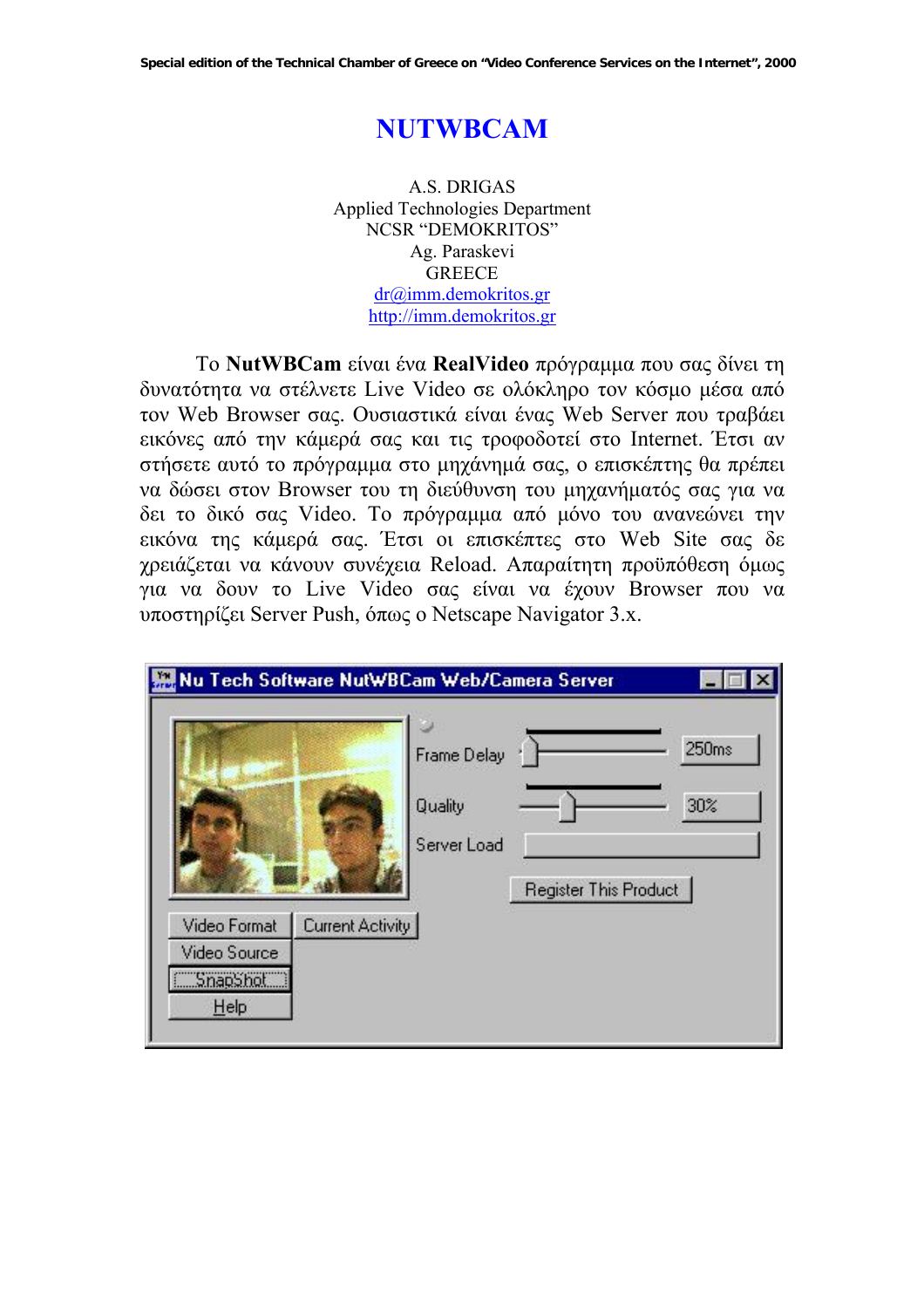### **1 Απαιτήσεις προγράµµατος**

Για να τρέξετε αυτό το πρόγραµµα θα πρέπει να έχετε τα εξής:

- Έναν επεξεργαστή 486 στα 100 MHz ή Pentium για καλύτερη απόδοση.
- 16 MB RAM.
- 7 MB ελεύθερο χώρο στο σκληρό σας δίσκο.
- Λειτουργικό σύστημα Windows 95 ή Windows NT.
- Κάµερα και κάρτα Video συµβατή µε τα Windows.
- Μία ενεργή TCP/IP σύνδεση ή 14.4 Kbps Modem.

Για να στήσετε τη δική σας WebCamera θα πρέπει να φτιάξετε µία σελίδα στο Internet που θα φιλοξενεί το Live Video σας και να διαµορφώσετε ανάλογα το Configuration αρχείο (Nutwbcam.cfg) του προγράµµατος. Απαραίτητη προϋπόθεση για να δουν οι άλλοι χρήστες το δικό σας Web Site είναι να έχουν Browser που να υποστηρίζει Server Push, όπως ο Netscape Navigator 3.x.

#### **2 Το περιβάλλον του NutWBCam**

Στην κεντρική οθόνη του προγράµµατος µπορείτε να δείτε την εικόνα που τραβάει η κάµερά σας, να καθορίσετε το χρόνο µετάδοσης των Frames (**Frame Delay**) καθώς επίσης την ποιότητα της εικόνας σας (**Quality**). Με το πλήκτρο **SnapShot** µπορείτε να τραβήξετε µία εικόνα οποιαδήποτε στιγµή θέλετε. Με το πλήκτρο **Help** βλέπετε πληροφορίες για το πρόγραµµα. Με το πλήκτρο **Register This Product** µπορείτε, εισάγοντας τον κατάλληλο κωδικό να µετατρέψετε την Demo έκδοση σε Original. Η Demo έκδοση ισχύει για λίγο χρονικό διάστηµα (100 Hits).

Με το πλήκτρο **Video Format** θα σας εµφανιστεί το παράθυρο **Image Size And Quality**. Σε αυτό µπορείτε να καθορίσετε το µέγεθος της εικόνας που θα στέλνετε στο Internet, την ποιότητά της καθώς επίσης διάφορα ειδικά εφφέ.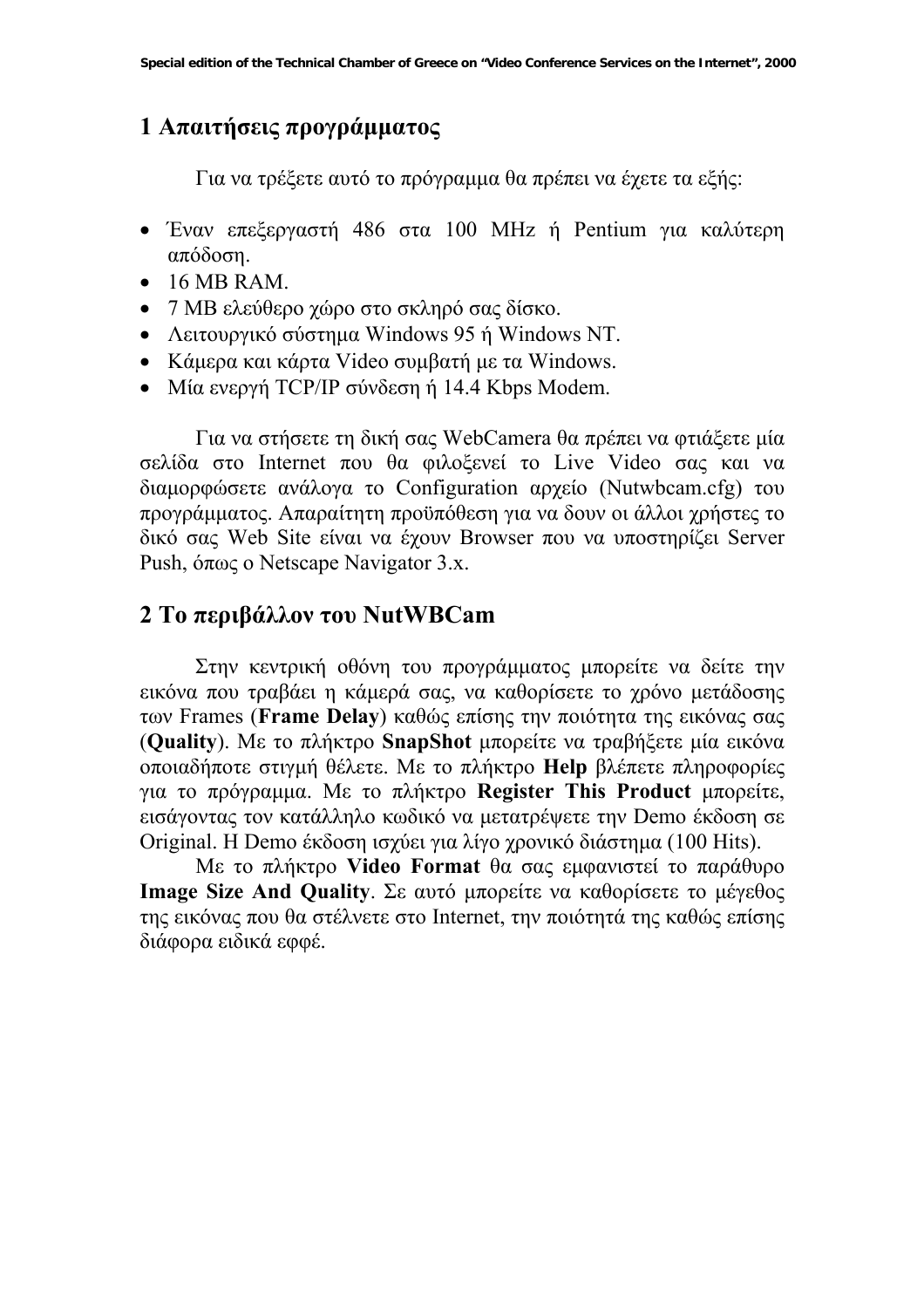| <b>Size</b><br>$C$ Full                                | $G$ Half                   | <br>пĸ      |
|--------------------------------------------------------|----------------------------|-------------|
| <b>C</b> Quarter                                       | $\subset$ Other            | Cancel      |
| 320<br>Width<br><b>▽ Maintain Aspect Ratio</b>         | 240<br><b>Height</b>       | <b>Help</b> |
| <b>Special Effects</b><br>$\Box$ Mirror<br>$\Box$ Flip | $\Box$ Rotate $90^{\circ}$ | Zoom        |
|                                                        |                            | C Zoom In   |
| <b>Million Colors</b><br><b>Colors</b>                 |                            | C Zoom Out  |
| <b>Sharpness</b><br><b>High</b>                        |                            |             |

Με το πλήκτρο **Video Source** θα σας εµφανιστεί το παράθυρο **Camera Adjustments** στο οποίο µπορείτε αν θέλετε να ρυθµίσετε την εικόνα της κάµερά σας όπως τη φωτεινότητα και την απόχρωση.

| <b>⊽ Auto Brightness</b>                         |                                 |                             |
|--------------------------------------------------|---------------------------------|-----------------------------|
| <b>Brightness</b><br><b>START COMMUNISTIC</b>    | $\left  \cdot \right $          | $\overline{\mathbf{X}}$<br> |
| White Level                                      |                                 | <b>Cancel</b>               |
|                                                  | $\left\vert \cdot\right\rangle$ |                             |
| <b>⊽ Auto Hue</b>                                |                                 | <b>Help</b>                 |
| <b>Red Level</b>                                 |                                 |                             |
| <u> Tanzania (h. 1888).</u><br>$\vert$ s $\vert$ | $\left  \cdot \right $          |                             |
| <b>Blue Level</b>                                |                                 |                             |
| <b>All Committee</b>                             | $\vert$ $\vert$                 |                             |
| <b>Other</b>                                     |                                 |                             |
| <b>Black Level</b>                               |                                 |                             |
| $\blacksquare$                                   | 128<br><b>I</b>                 |                             |
| <b>Saturation</b>                                |                                 | <b>Defaults</b>             |
| $\left  \cdot \right $                           | 128<br>$\mathbf{F}$             |                             |
| <b>▽ Low-Light Image Filter</b>                  |                                 |                             |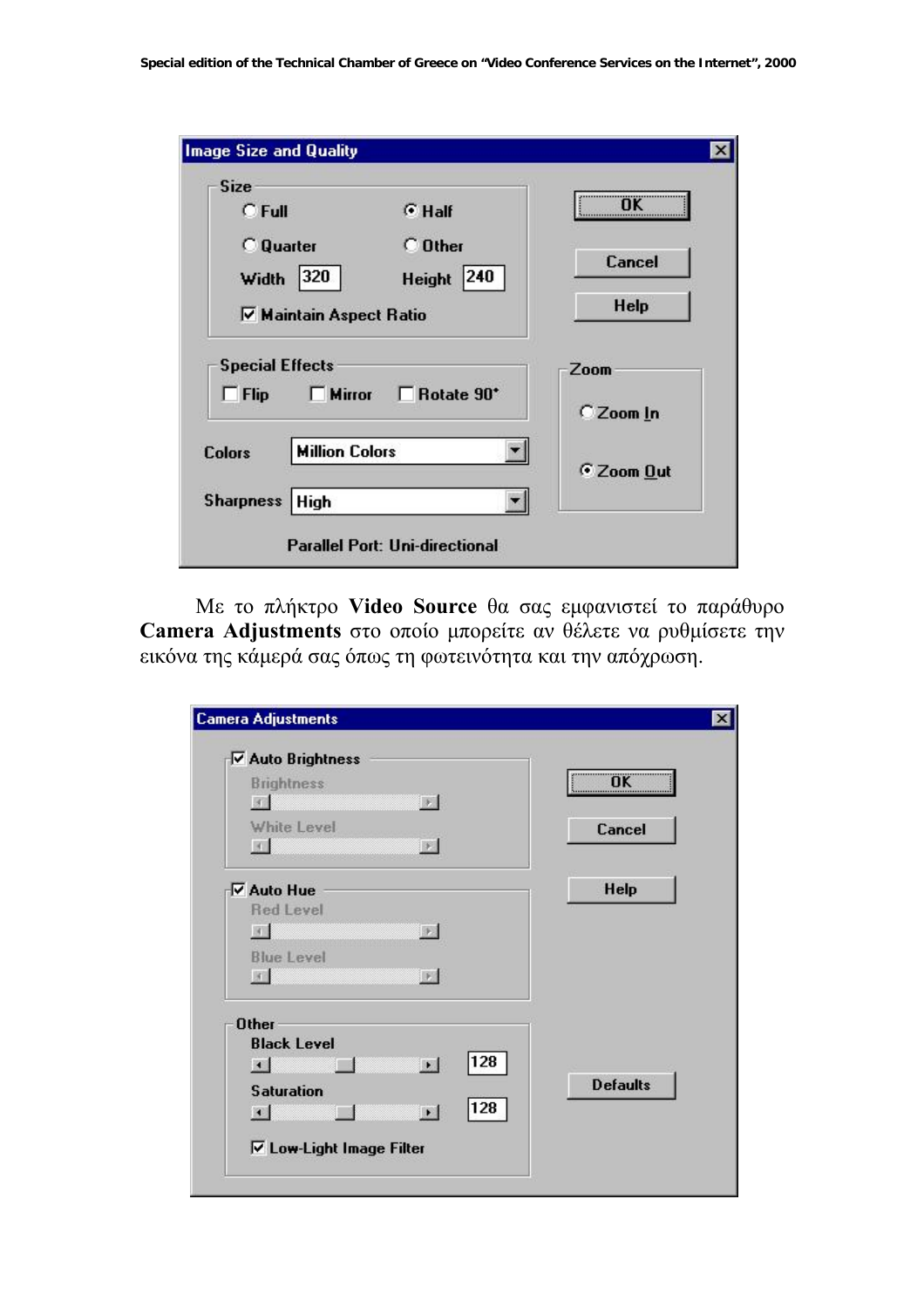Τέλος µε το πλήκτρο **Current Activity** θα σας εµφανιστεί το παράθυρο **NutWBCam Current Activity** στο οποίο έχετε τη δυνατότητα να βλέπετε αυτούς που χρησιµοποιούν το δικό σας Web Site.

| <b>NutWBCam Current Activity</b> |               |               | $\mathbf{x}$   |  |
|----------------------------------|---------------|---------------|----------------|--|
| <b>IP/HOST</b>                   | <b>TYPE</b>   | <b>TIMEON</b> | <b>BYTES S</b> |  |
| 143.233.1.200                    | <b>NUTCAM</b> | 3621          | 13518          |  |
|                                  |               |               | $\blacksquare$ |  |

## **3 Στήνοντας τη δική σας WebCamera**

Για να στήσετε τη δική σας WebCamera στο Internet θα πρέπει να ακολουθήσετε τα παρακάτω βήµατα:

- Να κατεβάσετε το πρόγραµµα **NutWBCam** από τη διεύθυνση **http://www.nutech.com**, να το εγκαταστήσετε στο µηχάνηµά σας και να κάνετε αν θέλετε ρυθµίσεις στην εικόνα που τραβάει η κάµερά σας.
- Να φτιάξετε µία σελίδα στο Internet που θα φιλοξενεί την WebCamera. Σε αυτή τη σελίδα θα καλείτε την εικόνα µε την εντολή: **<img src=http://your.computer.com/nutcam>** όπου αντί για "your. computer.com" θα πρέπει να βάλετε τη δική σας διεύθυνση. Αν θέλετε να στέλνετε στο Internet µεµονωµένες εικόνες αντί για Live Video, θα πρέπει αντί για **"nutcam"** να γράψετε **"nutsnap".**
- Να κάνετε τις απαραίτητες ρυθµίσεις στο Configuration αρχείο (**Nutwbcam.cfg**). Οι ρυθµίσεις αυτές είναι: Πρώτον να γράψετε το Path που ο Server θα βρίσκει τη σελίδα σας (**DOCUMENT\_ROOT**). ∆εύτερον να γράψετε το όνοµα της σελίδας που φτιάξατε (**INDEX\_FILE**).

Να τρέξετε το πρόγραµµα NutWBCam.

Και τέλος να καλέσετε την σελίδα σας γράφοντας στον κατάλληλο Browser (Netscape Navigator 3.x) την διεύθυνση http://your.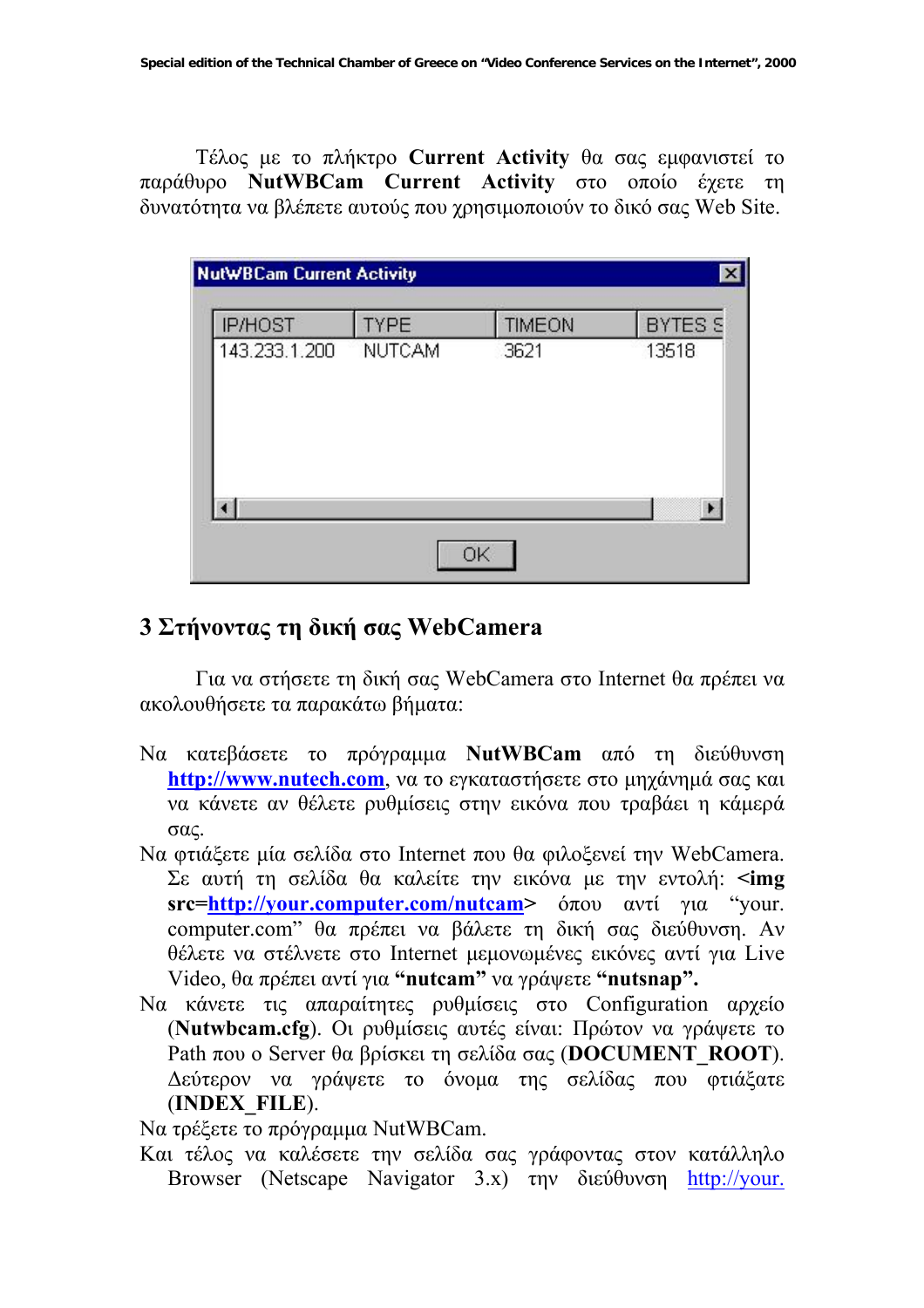computer.com/ όπου αντί για "your.computer.com" θα πρέπει να βάλετε τη δική σας διεύθυνση.

#### **4 Η λίστα του αρχείου Nutwbcam.cfg**

# NutWBCam V 1.2

# © 1996 Nu Tech Software Solutions, Inc. All rights reserved.

# This is the configuration file for NutWBCam V 1.2

# Comment lines must start with a #

 $#$ 

#

# Admin section

[ADMIN]

# Your servers document root IE Where the pages will come from.

#### **DOCUMENT\_ROOT=d:\program files\webcamera\**

# The default document type if the browser does not specify one.

#### **INDEX\_FILE=selida.htm**

# Maximum number of connections at 1 time

MAX THREADS=5

# Error if a file isnt found.

ERR\_NOTFOUND=<TITLE>Not Found</TITLE><H1>Not

Found </H1> The requested object does not exist on this server.

# Port. The port that the web server will listen to usually port 80

# you can only have 1 web server running per port so if you have another

# web server running you must change this.

SERVER\_PORT=80

# Resolve IP's into Host names (YES/NO)

DNS\_RESOLVE=YES

# Log File location

LOG\_FILE=usage.dbf

#Log Format only supports DBF(Foxpro 2.6) for now next release will also support CSV

LOG\_FORMAT=DBF

# Browser type patterns that should be sent single

# frame as apposed to push frames

# uses wild cards like  $*$  and ?

# Examples.

 $#$  \*MSIE\*

 $#*microsoft*$ 

[SNAP\_BROWSERS]

#only let these browsers get single frame they don't support push images \*MSIE\*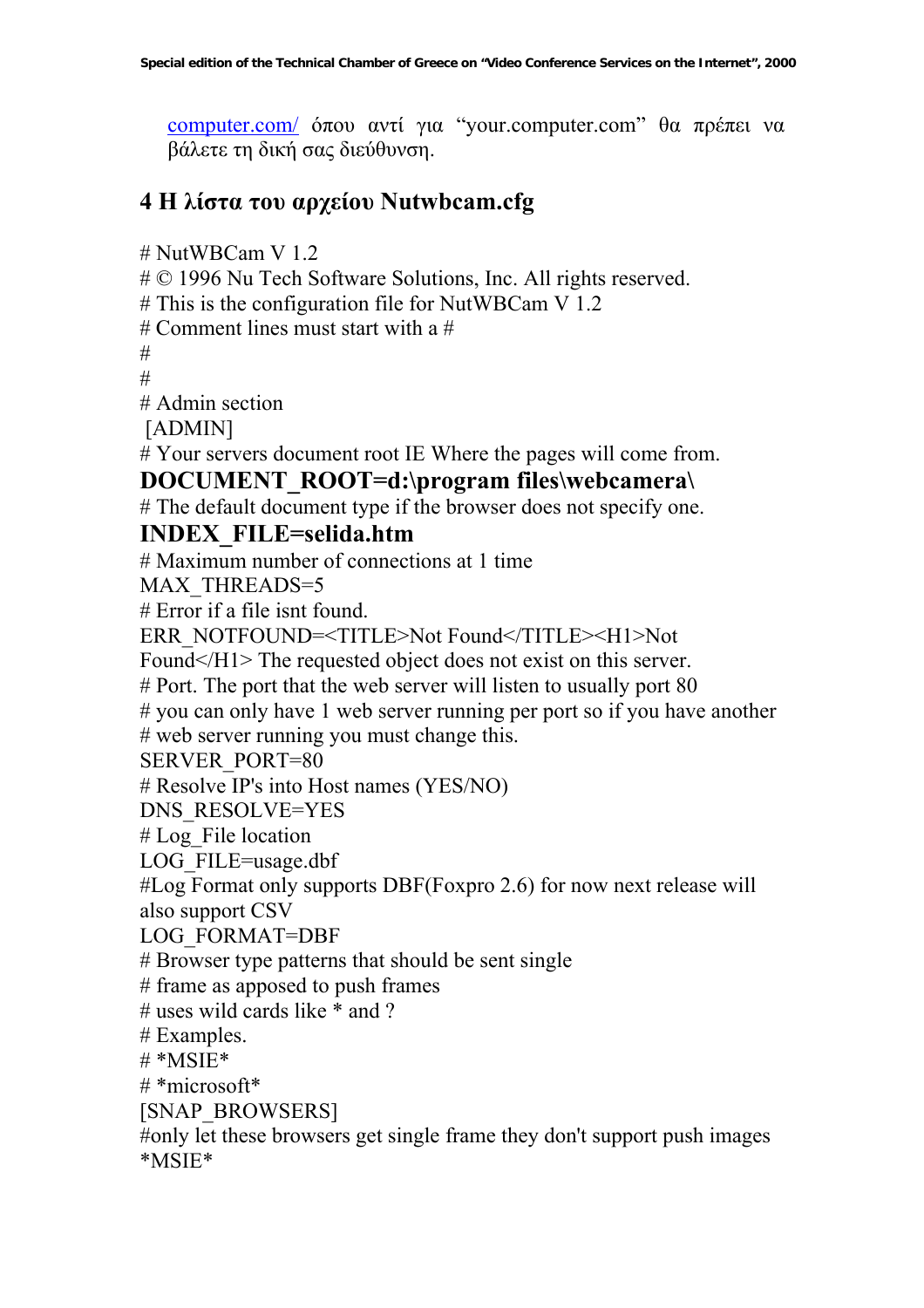#### \*microsoft\*

# Mime Types Dont mess with these unless ya know what yer doing :c) [MIME TYPES] type=application/octet-stream exts=bin type=application/oda exts=oda type=application/pdf exts=pdf type=application/postscript exts=ai,eps,ps type=application/rtf exts=rtf type=application/x-mif exts=mif type=application/x-csh exts=csh type=application/x-dvi exts=dvi type=application/x-hdf exts=hdf type=application/x-latex exts=latex type=application/x-netcdf exts=nc,cdf type=application/x-sh exts=sh type=application/x-tcl exts=tcl type=application/x-tex exts=tex type=application/x-texinfo exts=texinfo,texi type=application/x-troff exts=t,tr,roff type=application/x-troff-man exts=man type=application/x-troff-me exts=me type=application/x-troff-ms exts=ms type=application/x-wais-source exts=src type=application/zip exts=zip type=application/x-gtar exts=gtar type=application/x-shar exts=shar type=application/x-tar exts=tar type=audio/basic exts=au,snd type=audio/x-aiff exts=aif,aiff,aifc type=audio/x-wav exts=wav type=audio/x-pn-realaudio exts=ra,ram type=image/gif exts=gif type=image/ief exts=ief type=image/jpeg exts=jpeg,jpg,jpe type=image/tiff exts=tiff,tif type=image/x-cmu-raster exts=ras type=image/x-portable-anymap exts=pnm type=image/x-portable-bitmap exts=pbm type=image/x-portable-graymap exts=pgm type=image/x-portable-pixmap exts=ppm type=image/x-rgb exts=rgb type=image/x-xbitmap exts=xbm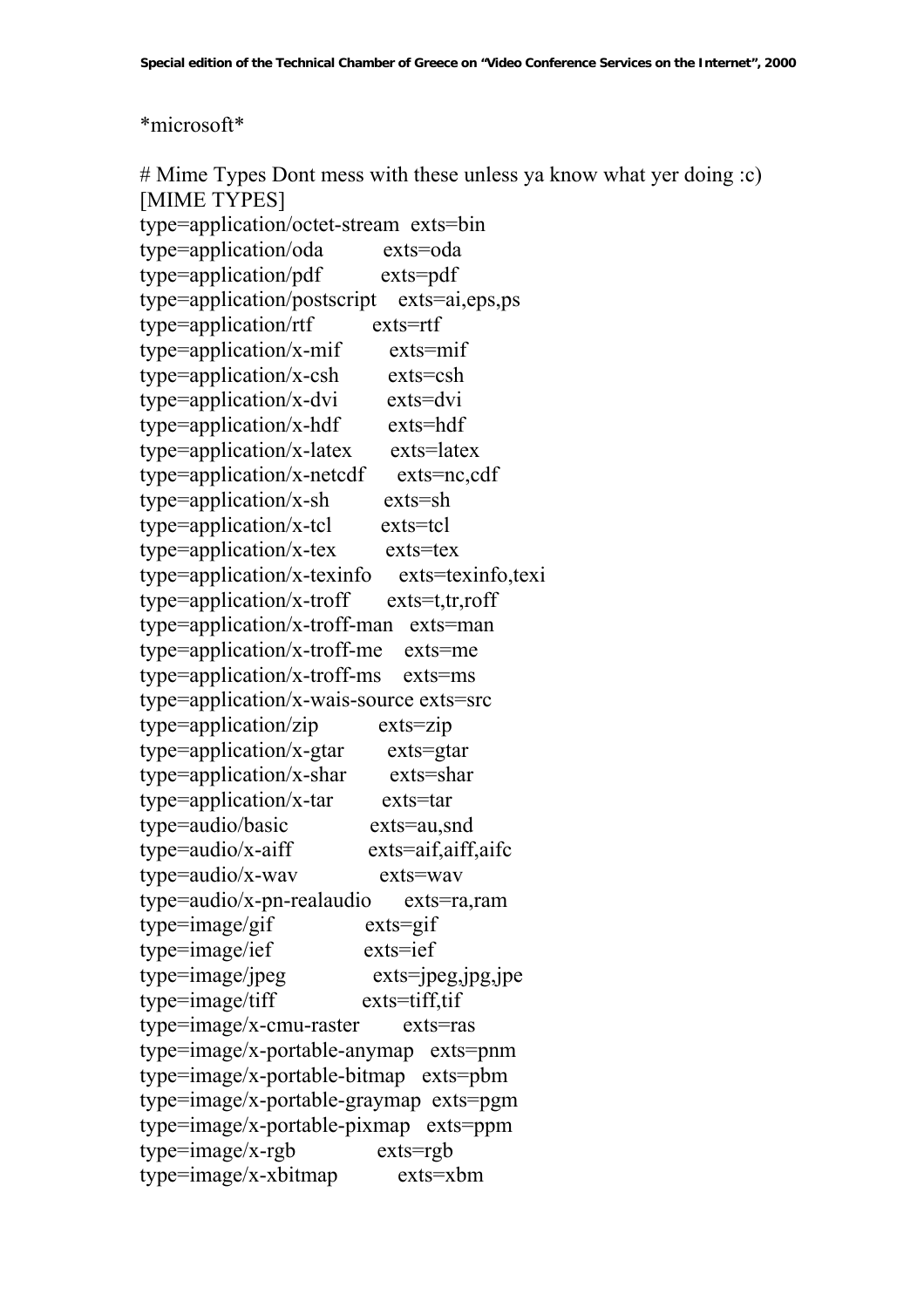type=image/x-xpixmap exts=xpm type=image/x-xwindowdump exts=xwd type=text/html exts=htm,html type=text/plain exts=txt type=text/richtext exts=rtx type=text/tab-separated-values exts=tsv type=text/x-setext exts=etx type=video/mpeg exts=mpeg,mpg,mpe type=video/quicktime exts=qt,mov type=video/x-msvideo exts=avi type=video/x-sgi-movie exts=movie enc=x-gzip exts=gz enc=x-compress exts=z

### **5 Το Web Site της πειραµατικής WebCamera**

Αν όλα τα προηγούµενα βήµατα γίνουν σωστά τότε θα µπορείτε να στέλνετε στο Internet το δικό σας Live Video. Όλοι όσοι θα επισκέπτονται το Web Site σας θα βλέπουν αυτό που τραβάει η δική σας κάµερα. Φτιάξτε ένα καλό Web Site και δείξτε κάτι ενδιαφέρον για να εντυπωσιάσετε. Το δικό µας **Web Site** φαίνεται πιο κάτω.